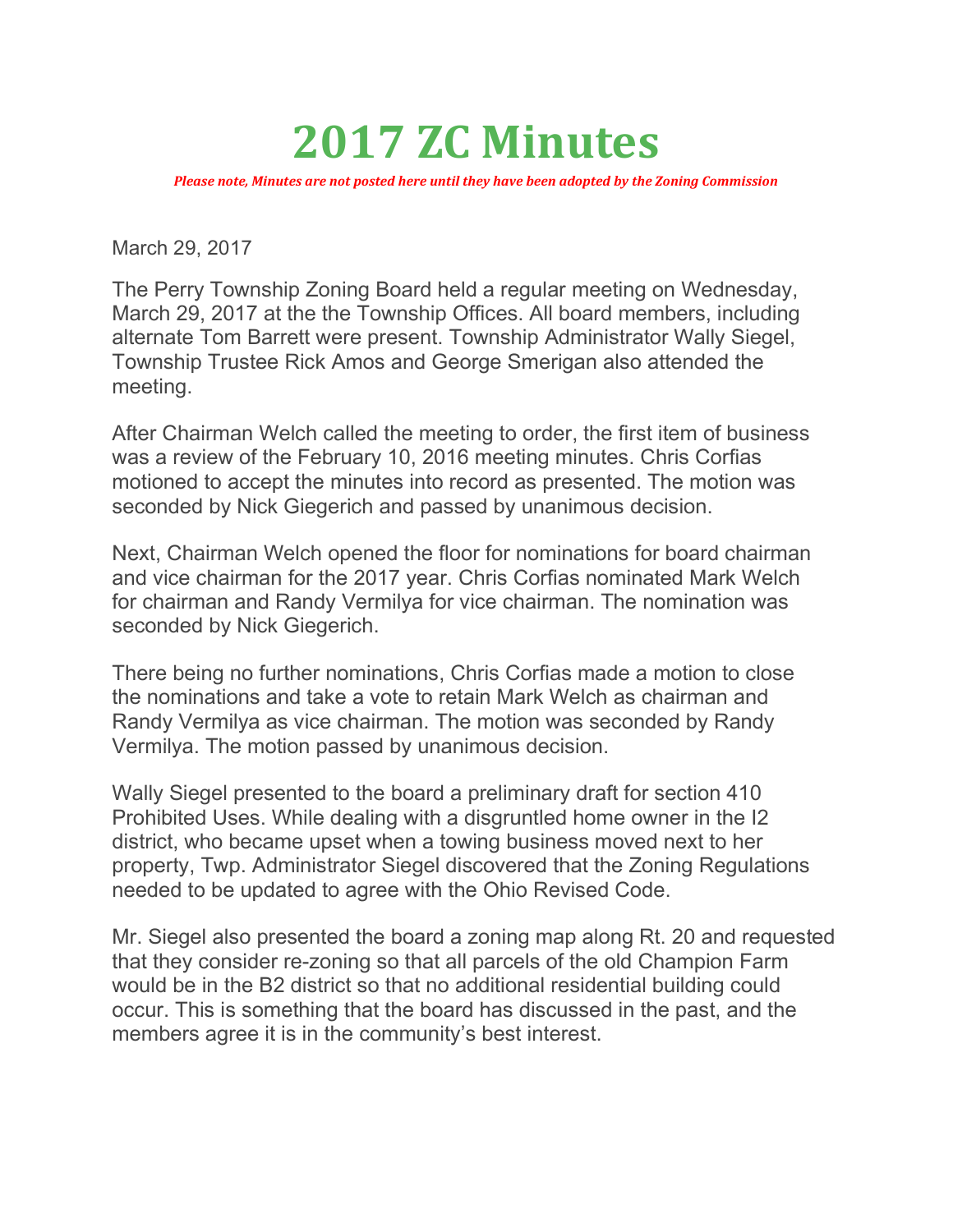George Smerigan will review the documents and supply legal descriptions for the members. Nick Giegerich requested that Mr. Smerigan create a definition for storage lots in the draft for section 410 Prohibited Uses.

The board scheduled a meeting for Wednesday, April 19th at 6:30 p.m. at the township offices.

Art Zentgraf asked Mr. Siegel if he would speak to Loreto developer about installing a buffer along his back property line. This was a stipulation of the zoning for the development. Mr. Siegel said it was scheduled to be completed when the developer was working on the last home in the development, but the last house was never built. He said he would talk to Loreto about getting the buffer installed.

There being no further business, Chris Corfias moved to adjourn the meeting and the motion was seconded by Randy Vermilya. The motion passed by unanimous decision. Chairman Welch adjourned the meeting.

(Minutes adopted April 19, 2017)

April 19, 2017

The Perry Township Zoning Board held a regular meeting on Wednesday, April 19, 2017. Chairman Mark Welch, Art Zentgraf, Nick Giegerich, and alternate Tom Barrett were in attendance. Township trustee Rick Amos and George Smerigan also attended the meeting.

The first item of business was a review of the minutes from the March 29, 2017 meeting. After a brief discussion, Art Zentgraf made a motion to approve the minutes as written. The motion was seconded by Nick Giegerich. POLL OF THE BOARD: THREE AYES (Tom Barrett abstained from voting). MOTION PASSED.

Next, the board entered into a conversation about the proposed zoning amendments. George Smerigan explained that Inoperable Vehicles and storage and towing entities must be licensed by the PUCO and is highly regulated at the state level. He explained that the township can still regulate in which zoning districts this business type may operate.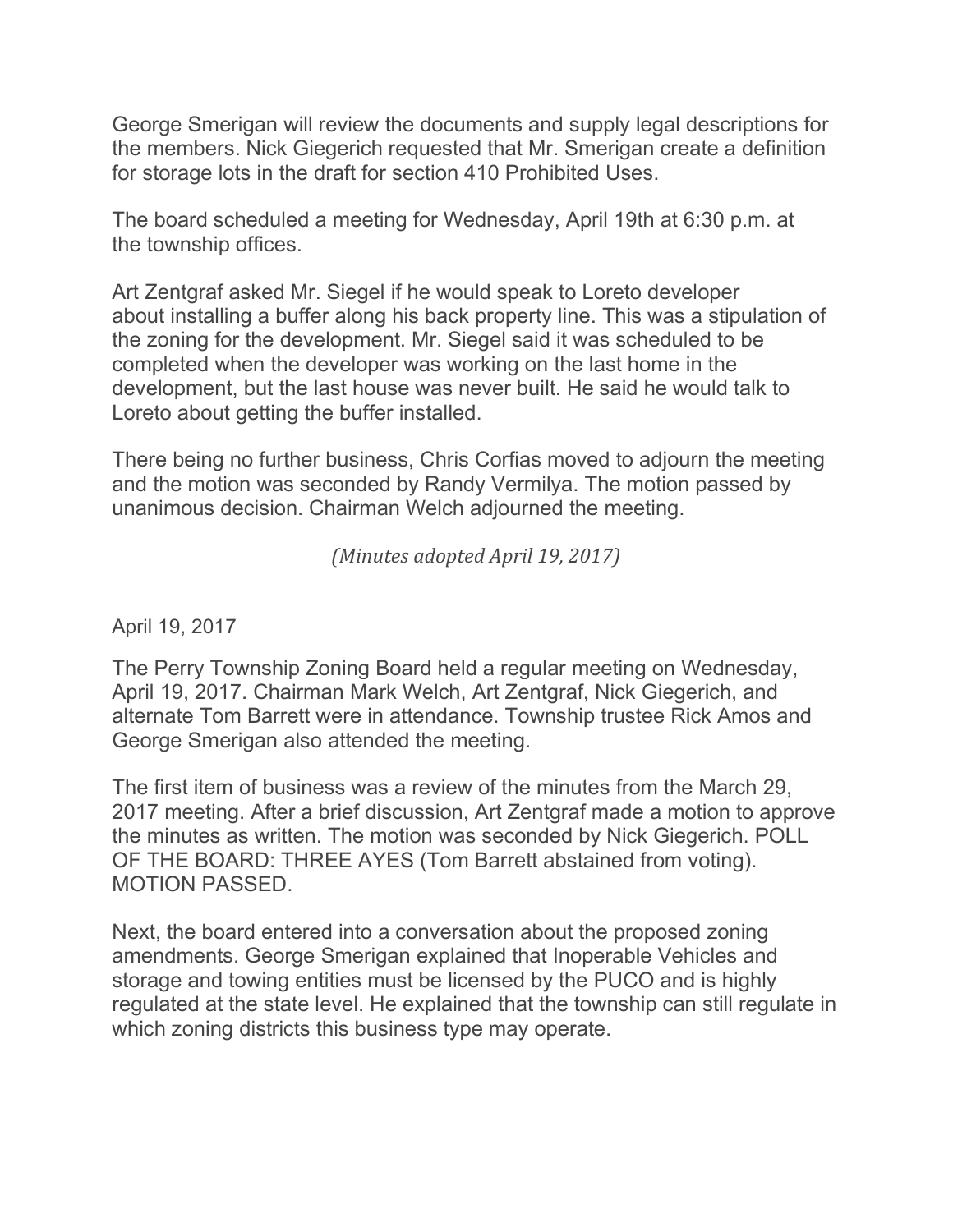Art Zentgraf asked if the new amendments can include regulations for keeping heavy equipment in a residential area. George Smerigan explained that as long as a property owner has a valid county building permit, it is allowed.

Referring to section 410.02, Nick Giegerich asked if the proposed amendment would cover building waste. George Smerigan confirmed that it would.

The board discussed the calendar and timing of a Public Hearing. Nick Giegerich made a motion to set a Public Hearing for the following amendments and to send the proposed amendments to the Lake County Planning Commission with a request for its comment:

-Amend section 700 by adding a definition for Junk Vehicle

-Amend section 700 by adding a definition for Motor Vehicle

-Amend section 700 by adding a definition for Towing and Storage Lots

-Amend section 400 by adding section 410 Prohibited Uses.

- Add section 410.01 Uses Declared Nuisances
- Add section 410.02 Junk and Rubbish
- Add section 410.03 Inoperable Vehicles
- Add section 410.04 Vehicle Tracks
- Add section 410.05 Towing and Storage Lots
- Add section 410.06 Semitrailers

Re-zone approximately 26 acres along the north side of Route 20 and owned by the Perry Township Trustees and recorded in county document #200036979 from SR: Single Family Residential to B3: Planned Commercial Development. This change reflects the vision for the future of Perry Township set forth in the Comprehensive Plan. The motion was seconded by Art Zentgraf. POLL OF BOARD: 4 AYES. MOTION UNANIMOUS. The Public Hearing is scheduled for May 24, 2017 at 6:30 p.m. at the township offices.

There being no further business, Tom Barrett made a motion to adjourn the meeting and the motion was seconded by Art Zentgraf. POLL OF BOARD: 4 AYES. MOTION UNANIMOUS.

(Minutes adopted May 24, 2017)

May 24, 2017

The Perry Township Zoning Board held a Public Hearing, immediately followed by a regular meeting on Wednesday, May 24, 2017. All board members, including alternate Tom Barrett were present. George Smerigan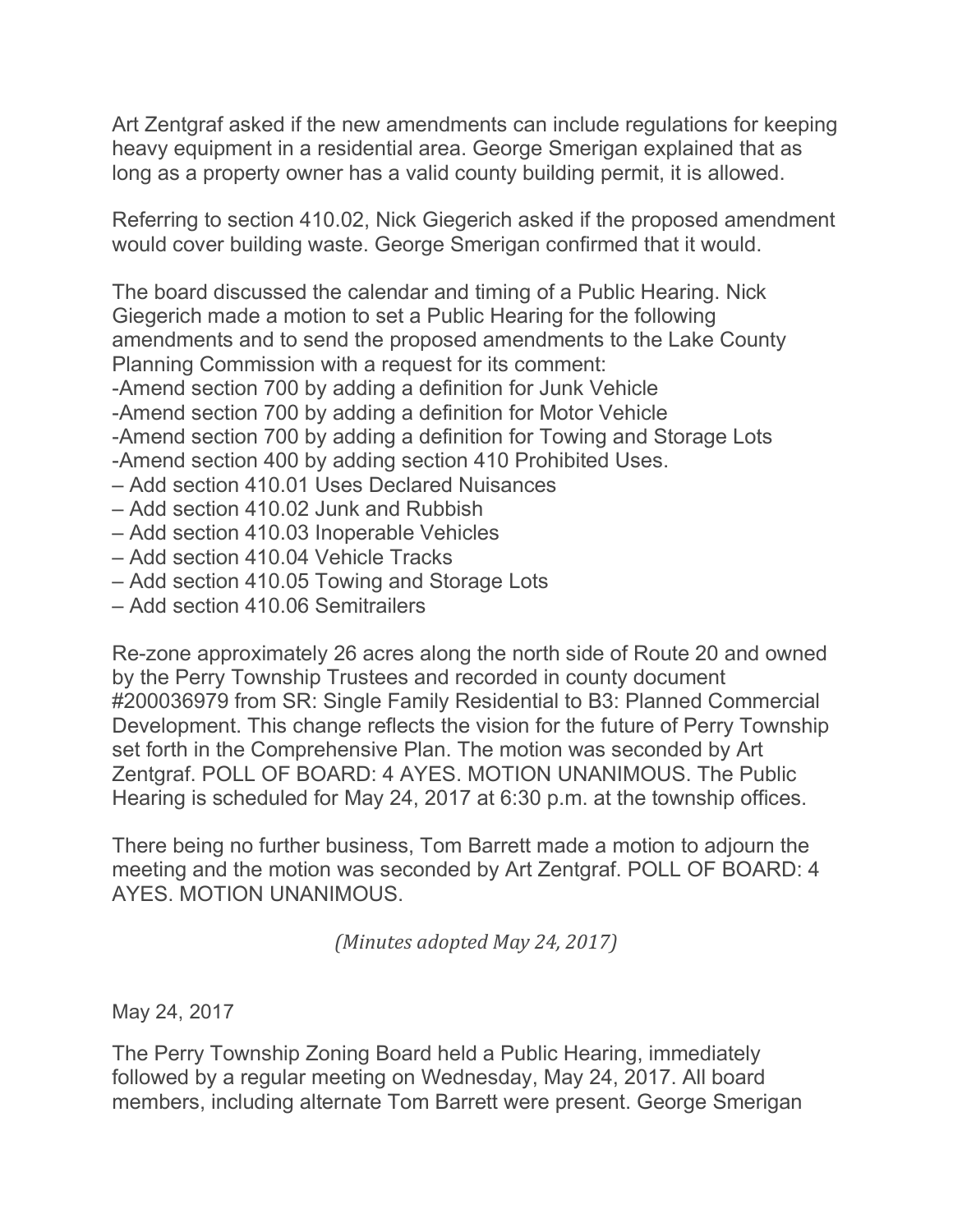and Rick Amos also attended the meeting. There were no other members of the public present.

Chairman Welch called the Public Hearing to order. He read the amendments and asked for comment. There was no comment. Chris Corfias made a motion to adjourn the Public Hearing. The motion was seconded by Nick Giegerich and passed by unanimous decision.

Chairman Mark Welch called the regular meeting to order and the first item of business was a review of the April 19, 2017 meeting minutes. Art Zentgraf made a motion to approve the minutes as written and Nick Giegerich seconded the motion. POLL OF THE BOARD: 3 Ayes. MOTION PASSED. ( Chris Corfias and Randy Vermilya abstained from voting)

Nick Giegerich pointed out a spelling error in Section 410.02: scape metal should be scrap metal.

Chris Corfias noted that the reason many residents choose to live in the township is because they have some additional freedom in how one can utilize his property in comparison to city regulation. He wondered whether the junk vehicle regulations could be interpreted as too restrictive.

Randy Vermilya asked why a junk vehicle must be three model years or older as referenced in the definitions amendments. George Smerigan said that he used the same definitions that the State of Ohio uses in its statutes.

The board did not receive the Lake County Planning Commission's reply on the proposed amendments so there was no action taken on the amendments.

The board scheduled a regular meeting on June 15, 2017 at 6:30 p.m. at the township offices.

There being no further business, Art Zentgraf motioned to adjourn the meeting and Nick Giegerich seconded the motion. POLL OF THE BOARD: 5 Ayes. MOTION UNANIMOUS.

(Minutes adopted June 20, 2018)